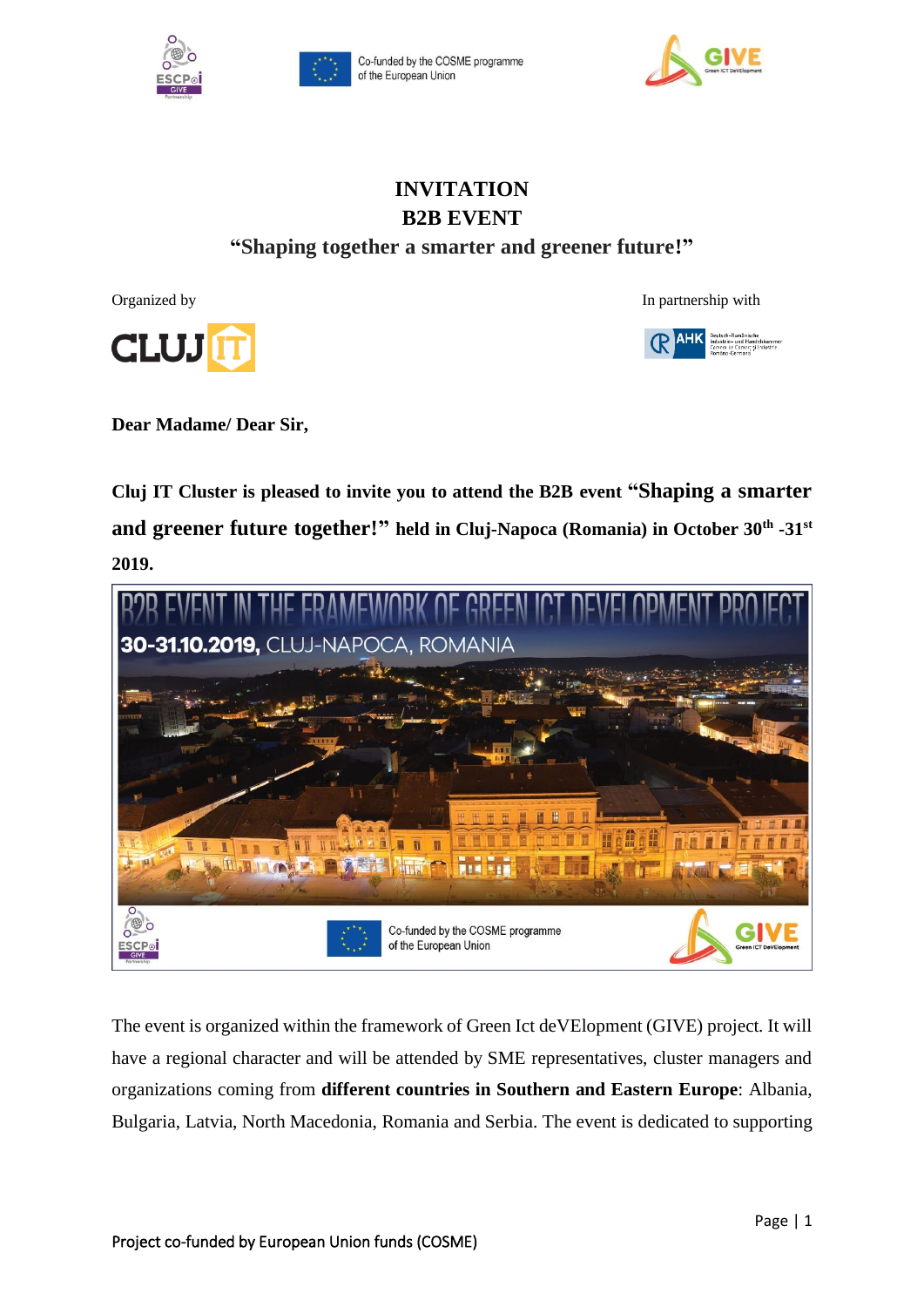



cross-industry collaboration and internationalization of SMEs to third markets, with a special focus on three different sectors **Automotive, ICT and Smart Green Technologies**.

During the B2B event the participants will meet face to face, in order to establish networking and discuss present activities, products, services, joint projects, partnerships, exchange of experience and market information.

#### **AGENDA**

**(Draft)** 

## **Day 1, 30th of October 2019**

Location: Cluj HUB

Participants: Cluster Managers, NGOs, SMEs, CEOs, CFOEs

| $9:15-9:30$     | <b>Registration</b>                                          |
|-----------------|--------------------------------------------------------------|
|                 | <b>Welcome Message (RO)</b>                                  |
|                 | Ligia Georgescu, Consultant Investment & HR AHK România      |
| $9:30 - 10:00$  | Stelian Brad, Cluj IT Cluster                                |
|                 | Phillipp Gleißner, Senior Manager Investor Service Invest in |
|                 | Bavaria                                                      |
|                 |                                                              |
| $10:00 - 10:45$ | Short presentation of the participants (RO)                  |
| $10:45 - 11:30$ | Bavaria: presentation, demand for products and services,     |
|                 | networking and clusters (RO)                                 |
|                 | Ligia Georgescu                                              |
| $11:30 - 12:15$ | Legal and fiscal aspects (RO)                                |
|                 | Sorana Cernea, Partener TPA Cluj                             |
| $12:15 - 12:45$ | Coffee break                                                 |
| $12:45 - 13:30$ | Financing opportunities and information points in Bavaria    |
|                 | Phillipp Gleißner                                            |
| $13:30 - 14:00$ | Q&A                                                          |
| $14:00 - 15:00$ | <b>Lunch Break</b>                                           |
| $15:00 - 16:30$ | <b>Meeting of the Consortium Members</b>                     |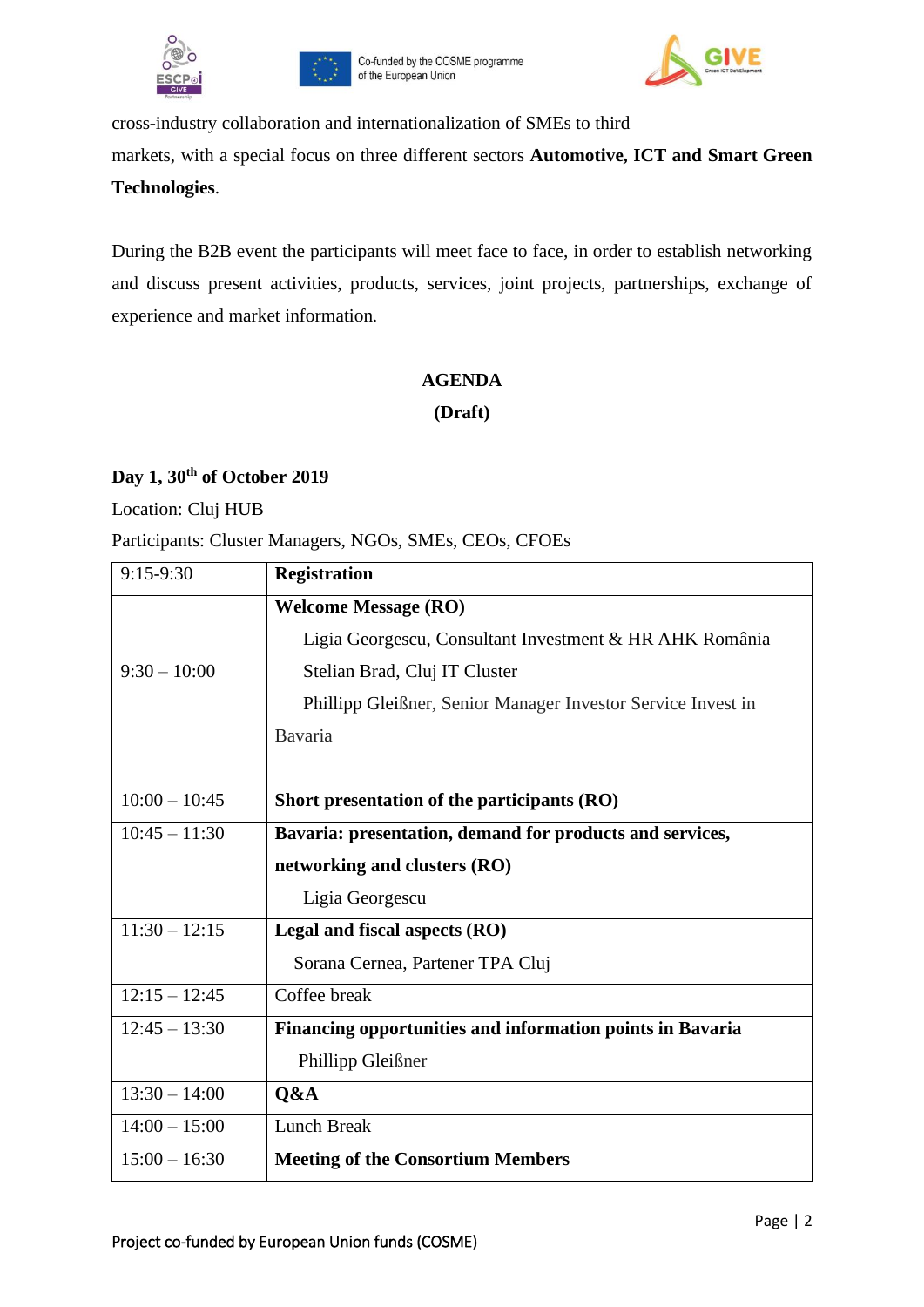





| $16:30 - 16:45$ | <b>Coffee Break</b>                      |
|-----------------|------------------------------------------|
| $16:45 - 18:00$ | <b>Meeting of the Consortium Members</b> |

## **Day 2, 31st of October 2019**

Location: Cluj HUB

## Participants: Cluster Managers, NGOs, SMEs, CEOs, CFOEs

| $09:00 - 09:30$ | <b>Welcome Coffee &amp; Registration</b>                    |
|-----------------|-------------------------------------------------------------|
| $09:30-$        | <b>Welcome message</b>                                      |
| 10:15           | Mr. Stelian Brad, President, Cluj IT Cluster                |
|                 | <b>GIVE Project presentation (title TBC)</b>                |
|                 | Ms. Anna Naydenova, Project Coordinator                     |
| $10:15-$        | <b>Open Manufacturing Platform (TBC)</b>                    |
| 10:45           | Mr. Philipp Gleissner, Senior Manager Investor Services,    |
|                 | Invest in Bavaria                                           |
| $10:45 - 11:15$ | <b>CREESC</b> (TBC)                                         |
| $11:15 - 11:30$ | Coffee Break                                                |
| $11:30 - 12:30$ | Best practices in companies                                 |
| 12:30-13:30     | <b>Lunch Break</b>                                          |
| 13:30-14:30     | <b>Company Pitching (5 minutes/company)</b>                 |
| $14:30-$        | Coffee break                                                |
| 14:50           |                                                             |
| 14:50-17:00     | B2B Session – based on meetings set up through the platform |
|                 | http://shapingasmartergreenerfuture.talkb2b.net/            |